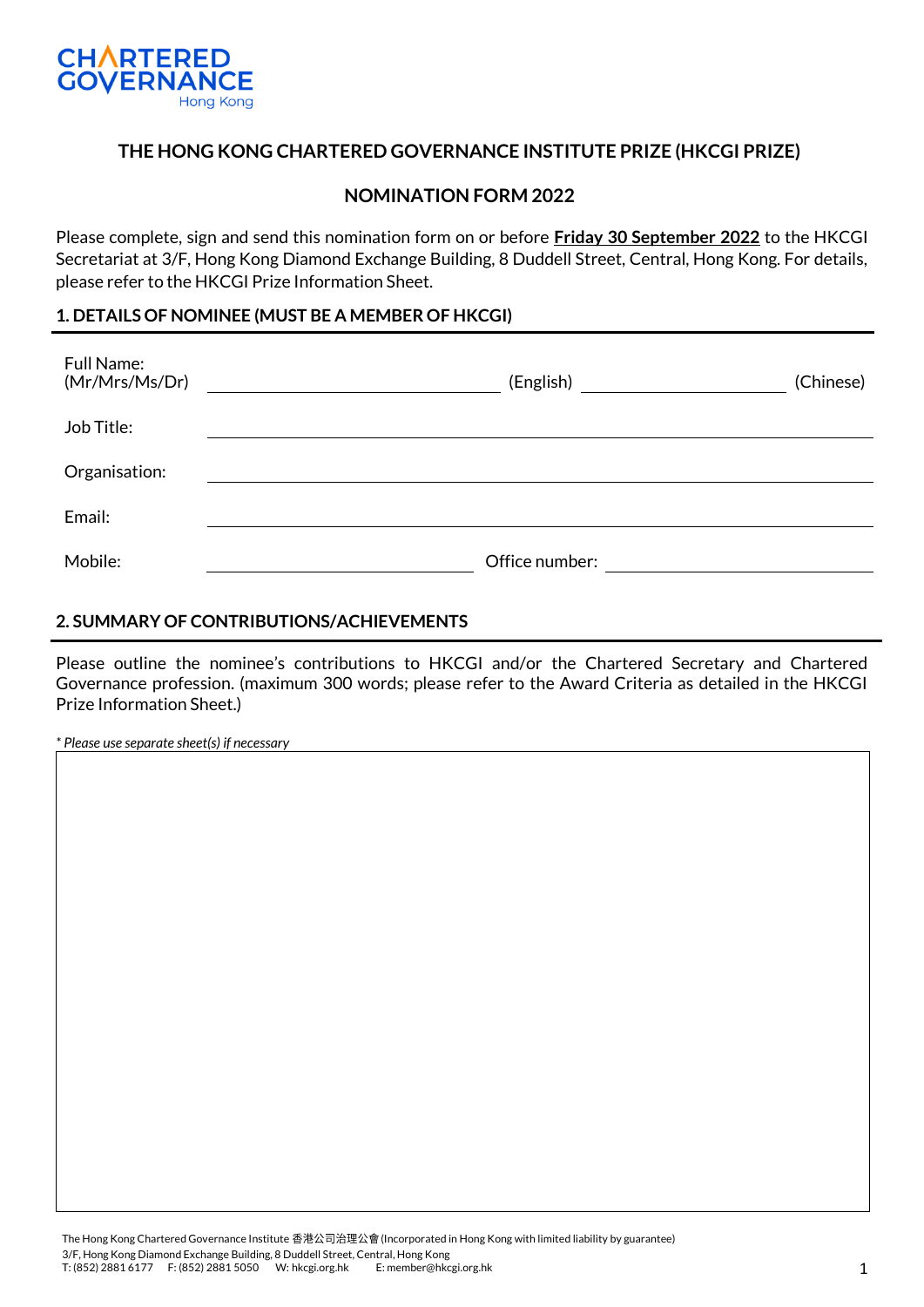## **3. SUPPORTING EVIDENCE**

Please list supporting evidence and attach any commendations, biography or curriculum vitae of the nominee including qualifications and honours (to the best of your knowledge).

*\* Please use separate sheet(s) if necessary*

#### **4. PROPOSER'S INFORMATION**

| <b>Full Name</b><br>(in English):<br>(Mr/Mrs/Ms/Dr) | <b>HKCGI</b><br>Membership no.<br>(if applicable): |
|-----------------------------------------------------|----------------------------------------------------|
| Job Title:                                          |                                                    |
| Organisation:                                       |                                                    |
| Email:                                              | Mobile number:                                     |
| Relationship with<br>nominee:                       | Duration of<br>acquaintance:                       |
| Signature of<br>proposer:                           | Date of signature:                                 |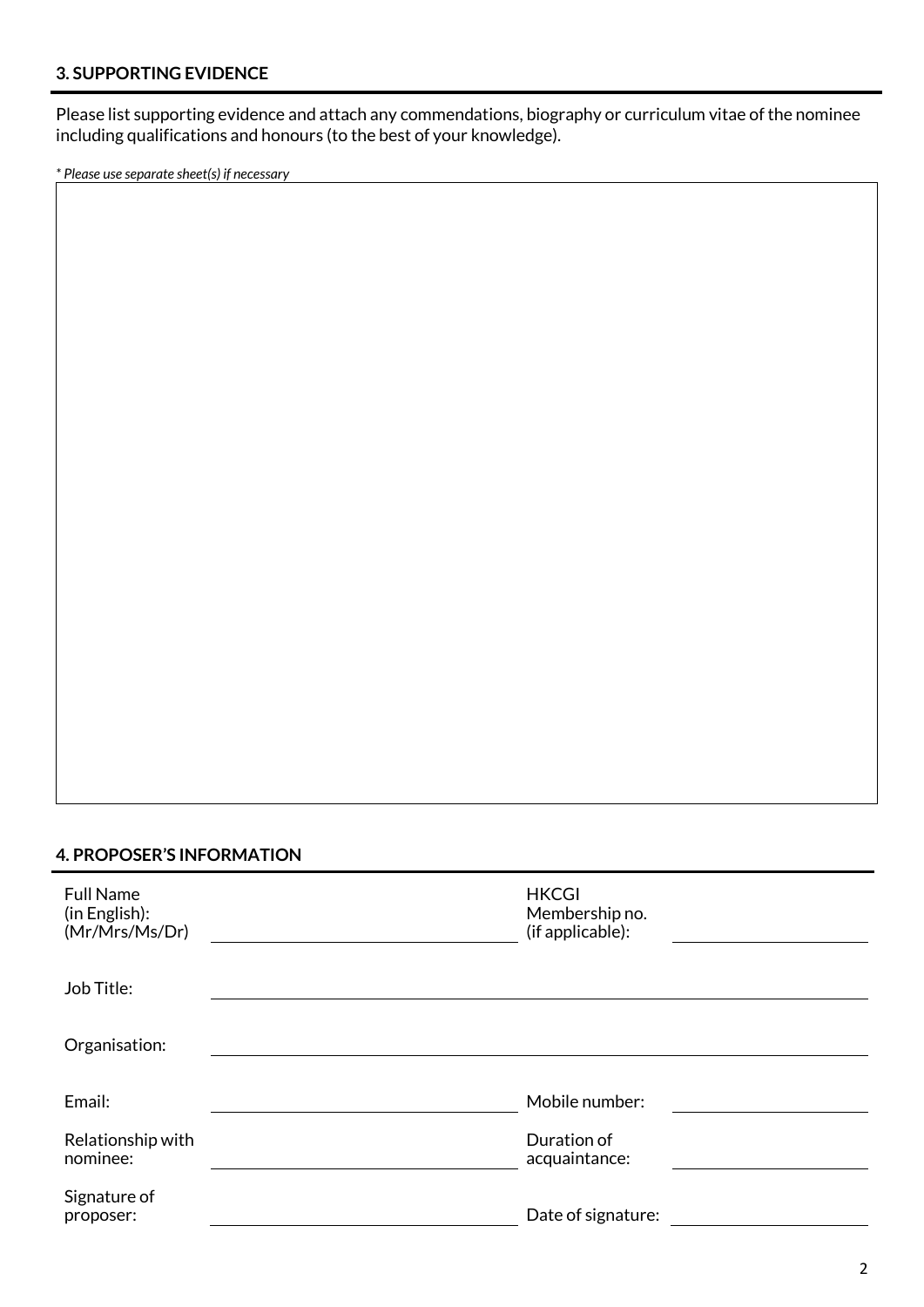# **5. SECONDERS' INFORMATION**

Two seconders are required with at least one of whom must be a HKCGI member.

| <b>Seconder One</b>                                 |                                                    |                                                 |
|-----------------------------------------------------|----------------------------------------------------|-------------------------------------------------|
| <b>Full Name</b><br>(in English):<br>(Mr/Mrs/Ms/Dr) | <b>HKCGI</b><br>Membership no.:                    |                                                 |
| Job Title:                                          |                                                    |                                                 |
| Organisation:                                       |                                                    |                                                 |
| Email:                                              | Mobile number:                                     | the contract of the contract of the contract of |
| Signature of<br>proposer:                           | Date of signature:                                 | <u> 1980 - Jan Barbara Barat, manala</u>        |
| <b>Seconder Two</b>                                 |                                                    |                                                 |
| <b>Full Name</b><br>(in English):<br>(Mr/Mrs/Ms/Dr) | <b>HKCGI</b><br>Membership no.<br>(if applicable): |                                                 |
| Job Title:                                          |                                                    |                                                 |
| Organisation:                                       |                                                    |                                                 |
| Email:                                              | Mobile number:                                     |                                                 |
| Relationship with<br>nominee:                       | Duration of<br>acquaintance:                       |                                                 |
| Signature of<br>proposer:                           | Date of signature:                                 |                                                 |